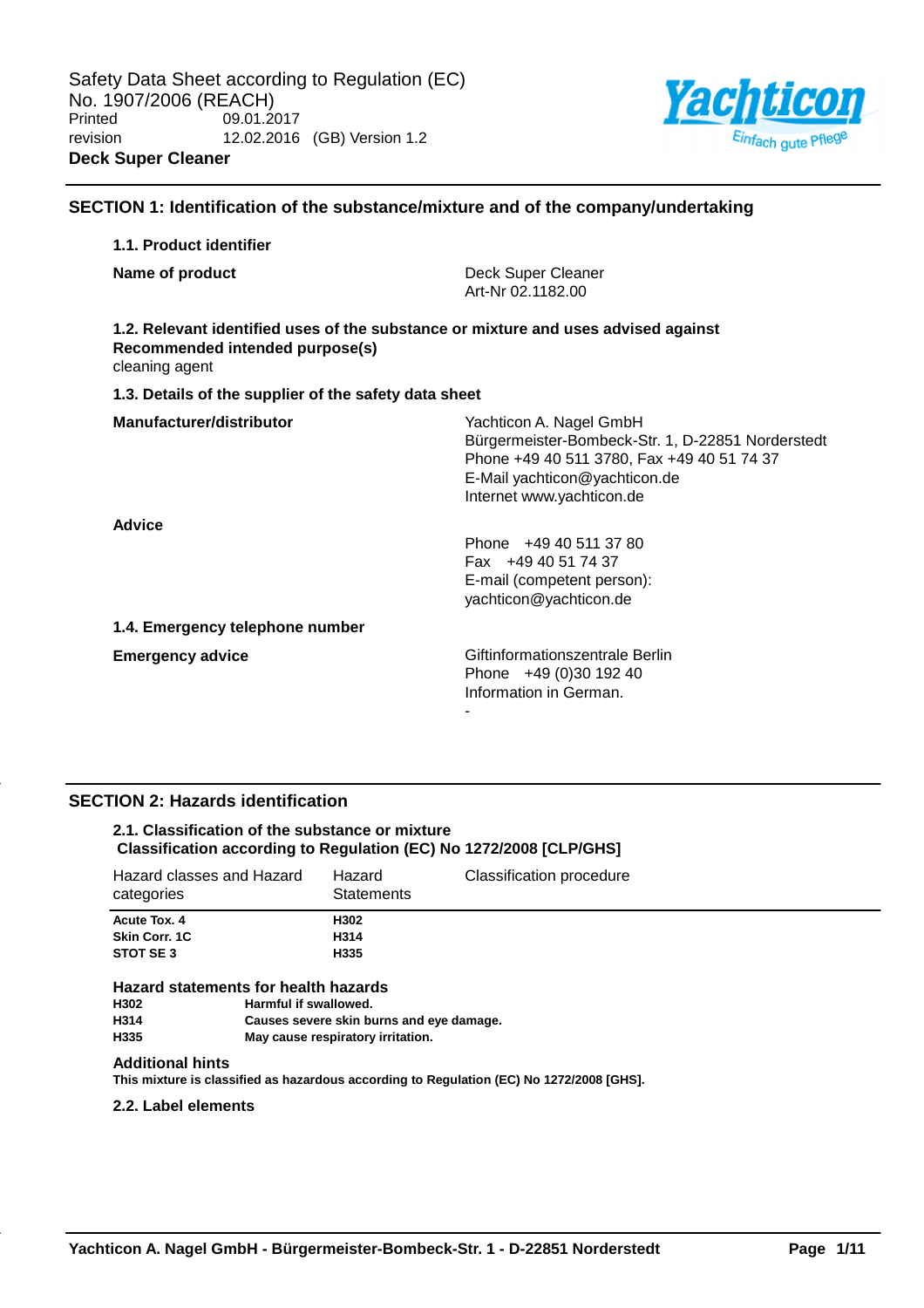

| GHS05                                                                    | GHS07                                                                                                                                                                                                                                                                                                                                                                                            |
|--------------------------------------------------------------------------|--------------------------------------------------------------------------------------------------------------------------------------------------------------------------------------------------------------------------------------------------------------------------------------------------------------------------------------------------------------------------------------------------|
| <b>Signal word</b><br>Danger                                             |                                                                                                                                                                                                                                                                                                                                                                                                  |
| H302<br>H314<br>H335                                                     | Hazard statements for health hazards<br>Harmful if swallowed.<br>Causes severe skin burns and eye damage.<br>May cause respiratory irritation.                                                                                                                                                                                                                                                   |
| <b>Precautionary Statements</b>                                          |                                                                                                                                                                                                                                                                                                                                                                                                  |
| General<br>P <sub>102</sub>                                              | Keep out of reach of children.                                                                                                                                                                                                                                                                                                                                                                   |
| <b>Prevention</b><br>P260<br>P270<br>P280                                | Do not breathe dust.<br>Do no eat, drink or smoke when using this product.<br>Wear protective gloves/protective clothing/eye protection/face protection.                                                                                                                                                                                                                                         |
| <b>Response</b><br>P301 + P330 +<br>P331                                 | IF SWALLOWED: rinse mouth. Do NOT induce vomiting.                                                                                                                                                                                                                                                                                                                                               |
| $P303 + P361 +$<br>P353<br>P305 + P351 +<br>P338<br>P310<br>P314<br>P363 | IF ON SKIN (or hair): Remove/Take off immediately all contaminated clothing. Rinse<br>skin with water/shower.<br>IF IN EYES: Rinse cautiously with water for several minutes. Remove contact lenses,<br>if present and easy to do. Continue rinsing.<br>Immediately call a POISON CENTER/doctor/<br>Get medical advice/attention if you feel unwell.<br>Wash contaminated clothing before reuse. |
| <b>Storage</b><br>P405                                                   | Store locked up.                                                                                                                                                                                                                                                                                                                                                                                 |
| <b>Disposal</b><br>P501                                                  | Dispose of contents/container to an approved waste handling.                                                                                                                                                                                                                                                                                                                                     |
|                                                                          | <b>Hazardous ingredients for labeling</b><br>laurylamine, sodium metasilicate 5-hydrate                                                                                                                                                                                                                                                                                                          |

Childproof closures (EN/862/ISO 8317).

## **2.3. Other hazards**

## **Results of PBT and vPvB assessment**

The substances in the mixture do not meet the PBT/vPvB criteria according to REACH, annex XIII.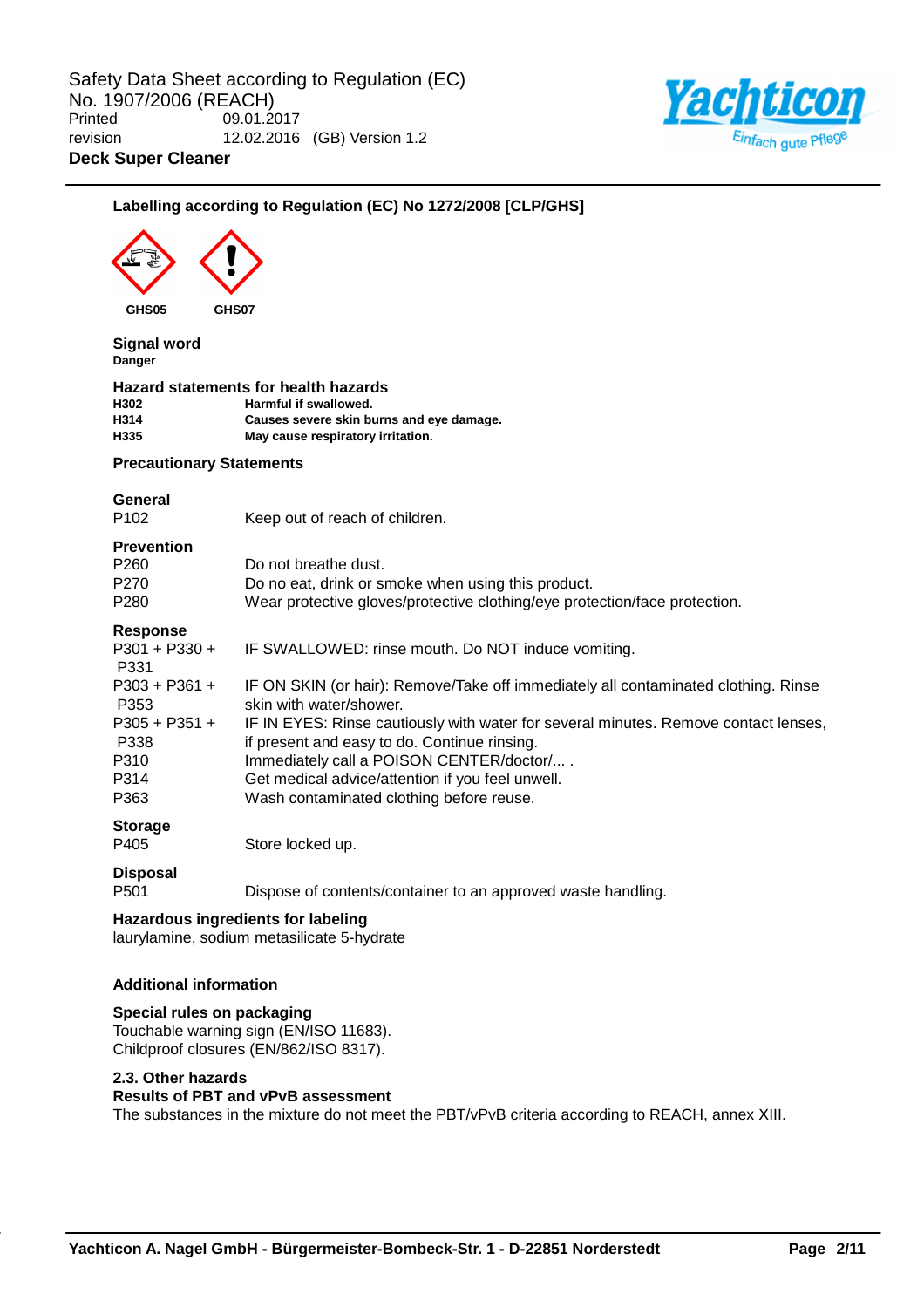

## **! SECTION 3: Composition/ information on ingredients**

#### **3.1. Substances**

not applicable

## **3.2. Mixtures**

## **! Hazardous ingredients**

| <b>CAS No</b> | EC No            | Name                                                                                                                                   | [%<br>weight] | <b>Classification according to</b><br><b>Regulation (EC) No 1272/2008 [CLP/</b><br><b>GHSI</b> |
|---------------|------------------|----------------------------------------------------------------------------------------------------------------------------------------|---------------|------------------------------------------------------------------------------------------------|
| 497-19-8      | 207-838-8        | sodium carbonate                                                                                                                       | < 50          | Eye Irrit. 2, H319                                                                             |
|               | 932-051-8        | Reaction product of Benzenesulfonic acid,<br>4-C10-13-sec-alkyl derivs. and<br>Benzenesulfonic acid, 4-methyl- and<br>sodium hydroxide | < 5           | Skin Irrit. 2, H315 / Eye Dam. 1, H318 /<br><b>Aquatic Chronic 3, H412</b>                     |
| 31017-83-1    |                  | laurylamine                                                                                                                            | < 5           | Acute Tox. 4 (oral), H302 / Eye Dam. 1,<br>H318                                                |
| 10213-79-3    |                  | sodium metasilicate 5-hydrate                                                                                                          | < 50          | Skin Corr. 1B, H314 / STOT SE 3, H335 /<br>Met. Corr. 1, H290                                  |
| <b>REACH</b>  |                  |                                                                                                                                        |               |                                                                                                |
| <b>CAS No</b> | <b>Name</b>      |                                                                                                                                        |               | <b>REACH registration number</b>                                                               |
| 497-19-8      | sodium carbonate |                                                                                                                                        |               | 01-2119485498-19-XXXX                                                                          |
|               |                  | Reaction product of Benzenesulfonic acid, 4-C10-13-sec-alkyl derivs. and<br>Benzenesulfonic acid, 4-methyl- and sodium hydroxide       |               | 01-2119565112-48-0000                                                                          |

**Labelling for contents according to regulation (EC) No 648/2004, annex VII**

less than 5 % cationic surfactants

## **SECTION 4: First aid measures**

## **4.1. Description of first aid measures**

## **General information**

Remove moisted clothing immediately.

#### **In case of inhalation**

Ensure of fresh air. In the event of symptoms refer for medical treatment.

## **In case of skin contact**

In case of contact with skin wash off immediately with soap and water. Consult a doctor if skin irritation persists.

#### **In case of eye contact**

Eye rinsing with water carefully while protecting unhurt eye. Remove contact lenses. Call for a doctor immediately.

### **In case of ingestion**

Call for a doctor immediately. Rinse out mouth and give plenty of water to drink. Do NOT induce vomiting - risk of perforation!

## **4.2. Most important symptoms and effects, both acute and delayed**

No information available.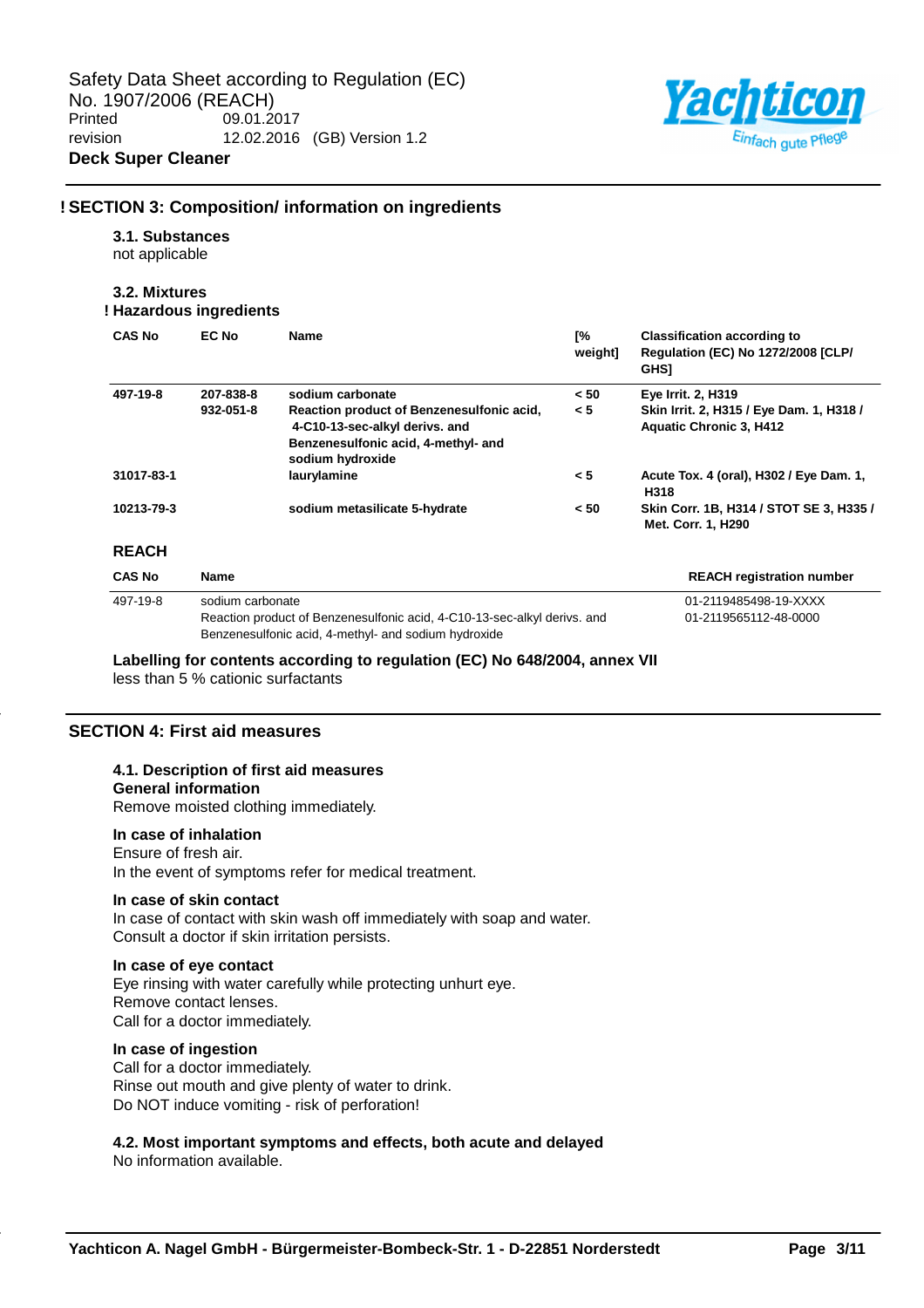

**4.3. Indication of any immediate medical attention and special treatment needed** No information available.

## **SECTION 5: Firefighting measures**

## **5.1. Extinguishing media**

**Suitable extinguishing media** Product does not burn, fire-extinguishing activities according to surrounding. Dry fire-extinguishing substance Carbon dioxide Water spray jet

#### **5.2. Special hazards arising from the substance or mixture**

In the case of thermal decomposition formation of dangerous gases possible. The product itself does not burn. No details about unusual fire or explosion hazard.

#### **5.3. Advice for firefighters**

#### **Special protective equipment for fire-fighters**

Use breathing apparatus with independent air supply ( isolated ).

#### **Additional information**

Residues of fire and contaminated fire extinguishing water must not enter drains, surface water or groundwater.

#### **SECTION 6: Accidental release measures**

## **6.1. Personal precautions, protective equipment and emergency procedures**

**For non-emergency personnel** Avoid skin and eye contact. Avoid dust formation. Use personal protective clothing. Do not breathe dust.

#### **6.2. Environmental precautions**

Do not discharge into the drains/surface waters/groundwater. Do not discharge into the subsoil/soil. If product enters water course or sewage system, inform the responsible authority.

## **6.3. Methods and material for containment and cleaning up**

Send in suitable containers for recovery or disposal. Flush away residues with water. After taking up the material dispose according to regulation. Take up mechanically.

## **6.4. Reference to other sections**

Safe handling: see section 7 Disposal: see section 13 Personal protection equipment: see section 8 Emergency telephone number: see section 1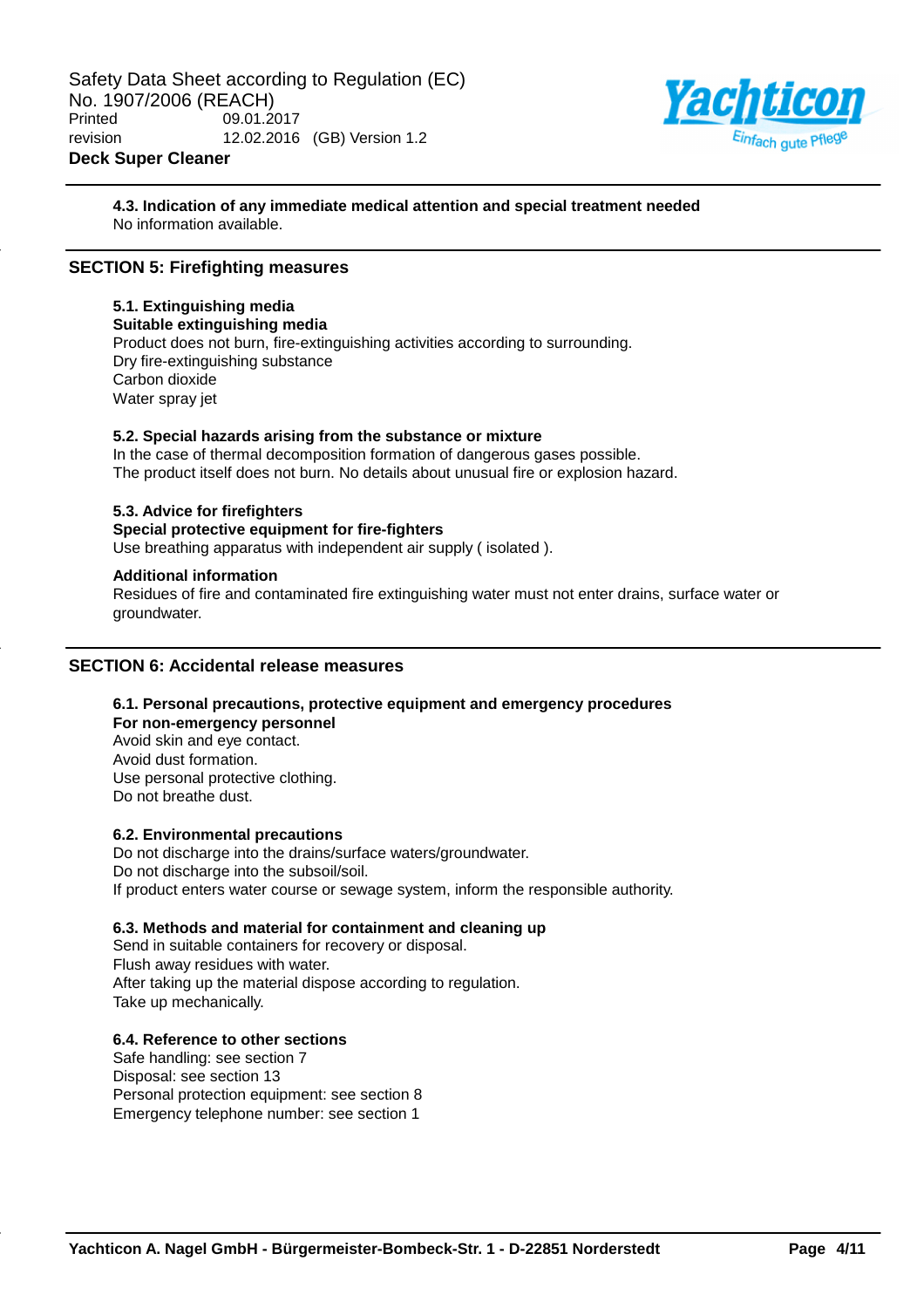

## **SECTION 7: Handling and storage**

## **7.1. Precautions for safe handling**

## **Advice on safe handling**

Avoid the formation and deposition of dust. Care for thoroughly room ventilation, if necessary use in well ventilated area with local exhaust ventilation at workplace. Handle in accordance with good industrial hygiene and safety practice.

#### **General protective measures**

Avoid contact with eyes and skin Do not inhale dust.

#### **Hygiene measures**

Clean skin thoroughly after working. At work do not eat, drink and smoke. Remove soiled or soaked clothing immediately. Wash hands and skin before breaks and after work.

#### **7.2. Conditions for safe storage, including any incompatibilities Requirements for storage rooms and vessels**

Keep in closed original container.

**Advice on storage compatibility**

Do not store with acids.

#### **Further information on storage conditions** Keep container dry, tightly closed and store at cool place.

**Storage group** 8B

**7.3. Specific end use(s)** No information available.

## **SECTION 8: Exposure controls/personal protection**

#### **8.1. Control parameters DNEL-/PNEC-values DNEL worker**

| <b>CAS No</b>        | Substance name                | Value                   | Code                                    | Remark |
|----------------------|-------------------------------|-------------------------|-----------------------------------------|--------|
| 10213-79-3           | sodium metasilicate 5-hydrate | $1,49$ mg/kg<br>bw/day  | DNEL long-term dermal (systemic)        |        |
|                      |                               | $6,22 \,\mathrm{mq/m3}$ | DNEL long-term inhalative<br>(systemic) |        |
| <b>DNEL Consumer</b> |                               |                         |                                         |        |
| <b>CAS No</b>        | Substance name                | Value                   | Code                                    | Remark |
| 10213-79-3           | sodium metasilicate 5-hydrate | $0.74$ mg/kg<br>bw/day  | DNEL long-term oral (repeated)          |        |
|                      |                               | $1,55 \, \text{mg/m}$ 3 | DNEL long-term inhalative<br>(systemic) |        |
|                      |                               | $0.74$ mg/kg<br>bw/day  | DNEL long-term dermal (systemic)        |        |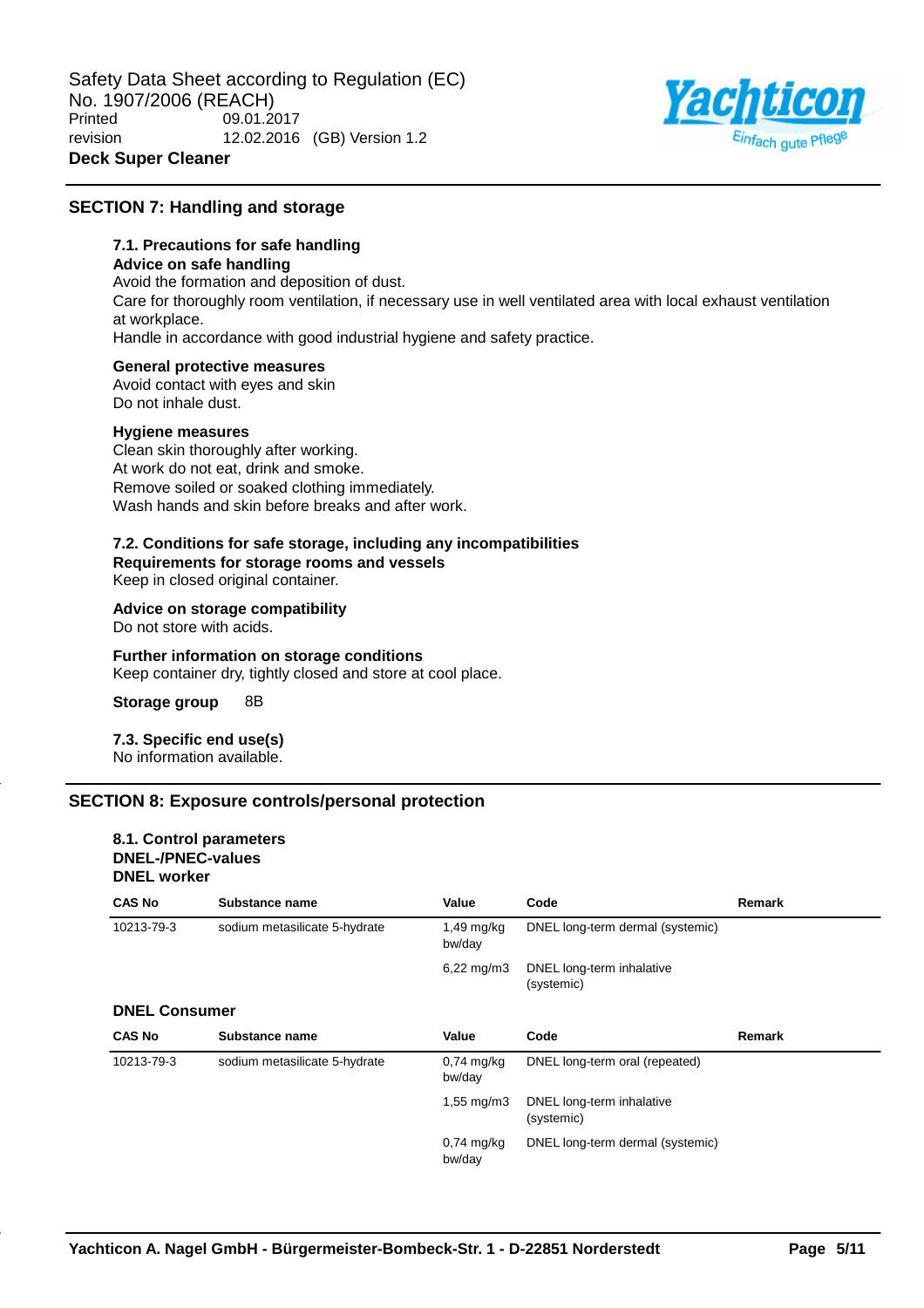

#### **PNEC**

| <b>CAS No</b> | Substance name                | Value                | Code                              | Remark |
|---------------|-------------------------------|----------------------|-----------------------------------|--------|
| 10213-79-3    | sodium metasilicate 5-hydrate | $1000 \text{ m}$ g/l | PNEC sewage treatment plant (STP) |        |
|               |                               | 1 ma/l               | PNEC aquatic, marine water        |        |
|               |                               | $7.5 \text{ mg/l}$   | PNEC aquatic, freshwater          |        |

## **8.2. Exposure controls**

**Respiratory protection**

Particle filter P2

In case of dust formation wear micro dust mask. Not necessary with adequate exhaust ventilation.

## **Hand protection**

Glove material specification [make/type, thickness, permeation time/life, wetting resistance]: Nitril, 0,4 mm, 60 min, 480 min. e.g. "Camatril Profi" (KCL GmbH, Email: Vertrieb@kcl.de)

The selection of the suitable gloves does not only depend on different material, but also on further marks of quality and varies from manufacturer to manufacturer.

The exact breakthrough time of the glove material can be requested from the protective glove manufacturer and must be observed.

#### **Eye protection**

safety goggles with side protection

#### **Other protection measures**

Light protective clothing.

#### **Appropriate engineering controls**

Ensure good ventilation, where necessary use fume hood.

## **SECTION 9: Physical and chemical properties**

| 9.1. Information on basic physical and chemical properties<br>Appearance<br>solid |                | Colour<br>white |    | Odour<br>mild |                       |
|-----------------------------------------------------------------------------------|----------------|-----------------|----|---------------|-----------------------|
| <b>Odour threshold</b><br>not determined                                          |                |                 |    |               |                       |
| Important health, safety and environmental information                            |                |                 |    |               |                       |
|                                                                                   | Value          | Temperature     | at | Method        | Remark                |
| pH value                                                                          | 11             | 20 °C           |    |               | saturated<br>solution |
| Boiling temperature /<br>boiling range                                            | not determined |                 |    |               |                       |
| <b>Melting point /</b><br><b>Freezing point</b>                                   | not determined |                 |    |               |                       |
| <b>Flash point</b>                                                                |                |                 |    |               | not applicable        |
| <b>Vapourisation rate</b>                                                         | not determined |                 |    |               |                       |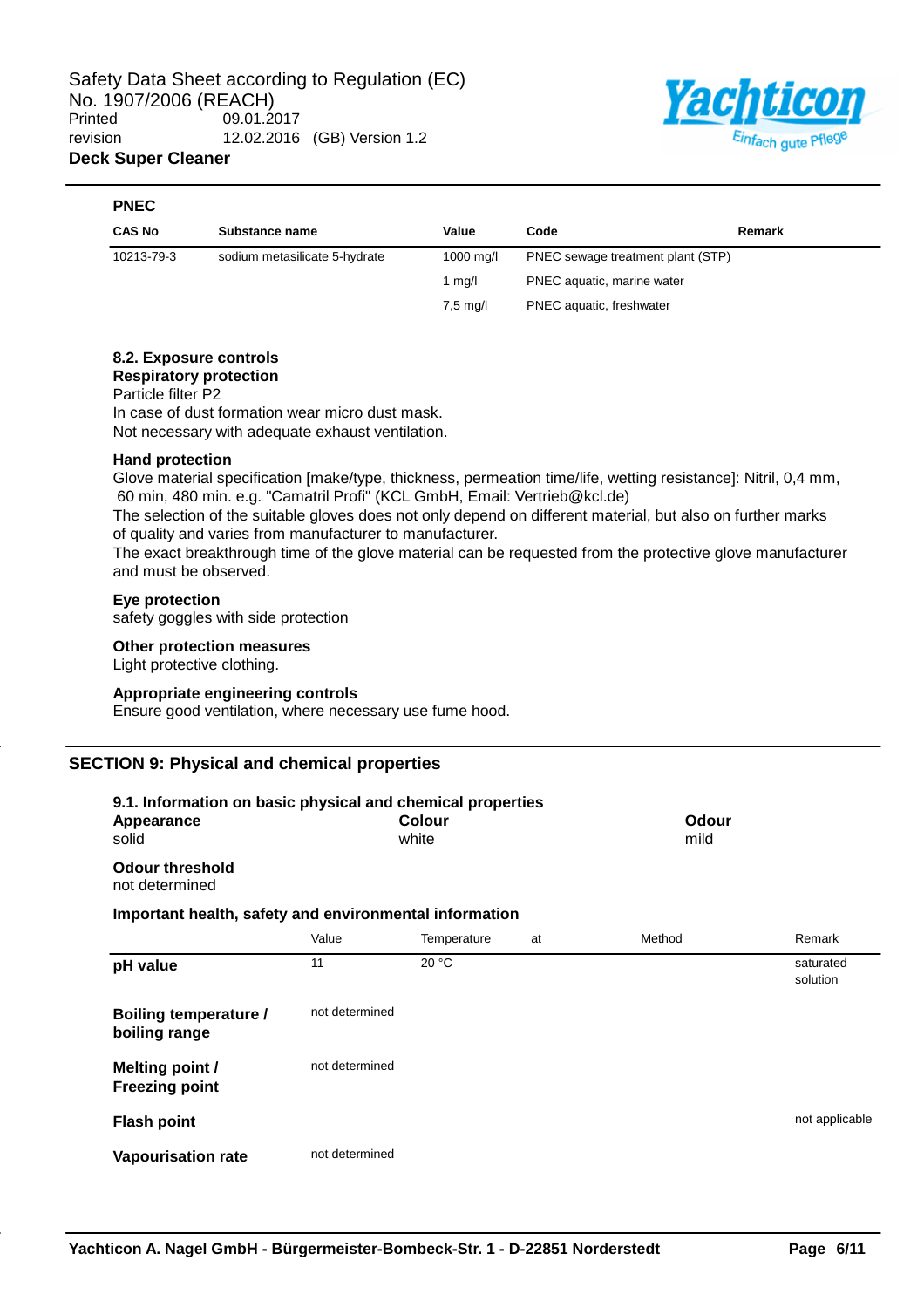Safety Data Sheet according to Regulation (EC) No. 1907/2006 (REACH)<br>Printed 09.01.2 09.01.2017 revision 12.02.2016 (GB) Version 1.2 **Deck Super Cleaner**



|                                                              | Value          | Temperature | at | Method | Remark                                   |
|--------------------------------------------------------------|----------------|-------------|----|--------|------------------------------------------|
| Flammable (solid)                                            |                |             |    |        | The product<br>is not<br>flammable.      |
| <b>Flammability (gas)</b>                                    | not determined |             |    |        |                                          |
| Ignition temperature                                         | not determined |             |    |        |                                          |
| <b>Self ignition</b><br>temperature                          |                |             |    |        | The product<br>is not self-<br>igniting. |
| <b>Lower explosion limit</b>                                 | not determined |             |    |        |                                          |
| <b>Upper explosion limit</b>                                 | not determined |             |    |        |                                          |
| Vapour pressure                                              | not determined |             |    |        |                                          |
| <b>Relative density</b>                                      | not determined |             |    |        |                                          |
| <b>Vapour density</b>                                        | not determined |             |    |        |                                          |
| Solubility in water                                          |                |             |    |        | soluble                                  |
| Solubility/other                                             | not determined |             |    |        |                                          |
| Partition coefficient n-<br>octanol/water (log P<br>O/W      | not determined |             |    |        |                                          |
| Decomposition<br>temperature                                 | not determined |             |    |        |                                          |
| <b>Viscosity</b>                                             | not determined |             |    |        |                                          |
| <b>Solids content</b>                                        | 100 %          |             |    |        |                                          |
| <b>Oxidising properties</b><br>No information available.     |                |             |    |        |                                          |
| <b>Explosive properties</b><br>The product is not explosive. |                |             |    |        |                                          |
| 9.2. Other information<br>Refer to technical data sheet.     |                |             |    |        |                                          |

## **SECTION 10: Stability and reactivity**

## **10.1. Reactivity**

No information available.

#### **10.2. Chemical stability**

Stable under normal conditions of use. Stable under recommended storage conditions.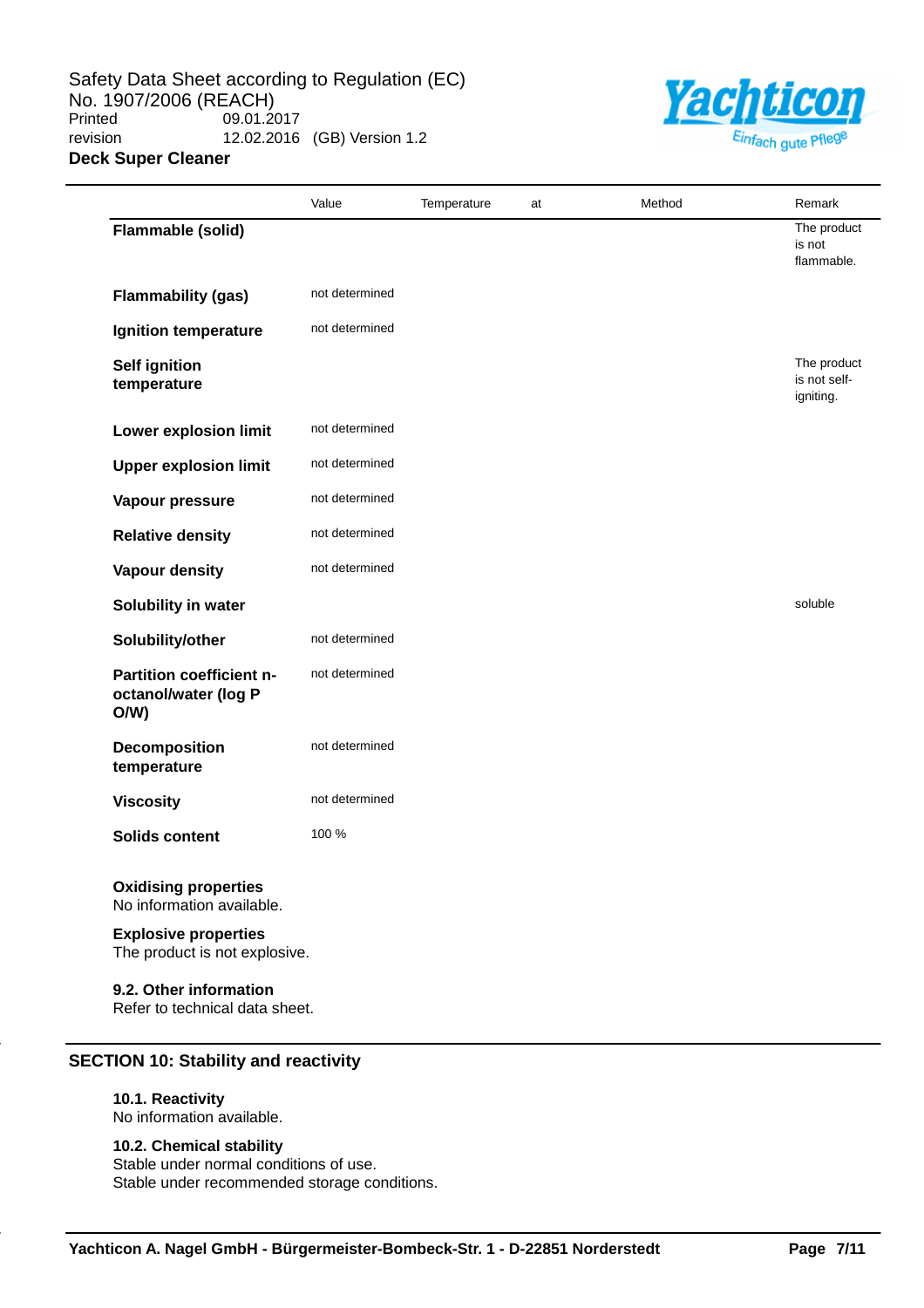

**10.3. Possibility of hazardous reactions** Reacts with acids.

## **10.4. Conditions to avoid**

No information available.

#### **10.5. Incompatible materials Substances to avoid** Acid

**10.6. Hazardous decomposition products** Concerning possible decomposition products see section 5.

#### **Thermal decomposition**

Remark No decomposition if used as directed.

#### **Additional information**

As a general rule we recommend avoiding the contact with strong chemical reagents, such as acids, bases, reductors and oxidizers.

## **SECTION 11: Toxicological information**

#### **11.1. Information on toxicological effects**

## **Acute toxicity/Irritation/Sensitization**

|                                               | Value/Validation        | Species | Method | Remark                                          |
|-----------------------------------------------|-------------------------|---------|--------|-------------------------------------------------|
| LD50 acute oral                               | 1152 - 1349 mg/kg       | rat     |        | Data refer to sodium<br>metasilicate 5-hydrate. |
| LD50 acute<br>dermal                          | $> 5000$ mg/kg          | rat     |        | Data refer to sodium<br>metasilicate 5-hydrate. |
| <b>Skin irritation</b>                        | corrosive               |         |        |                                                 |
| <b>Eye irritation</b>                         | corrosive               |         |        |                                                 |
| <b>Skin sensitization</b>                     | No known sensitization. |         |        |                                                 |
| <b>Sensitization</b><br>respiratory<br>system | No known sensitization. |         |        |                                                 |

#### **Experiences made from practice**

Corrosive effect on skin and mucous membrane.

## **Additional information**

The product should be handled with the care usual when dealing with chemicals. Further hazardous properties can not be excluded.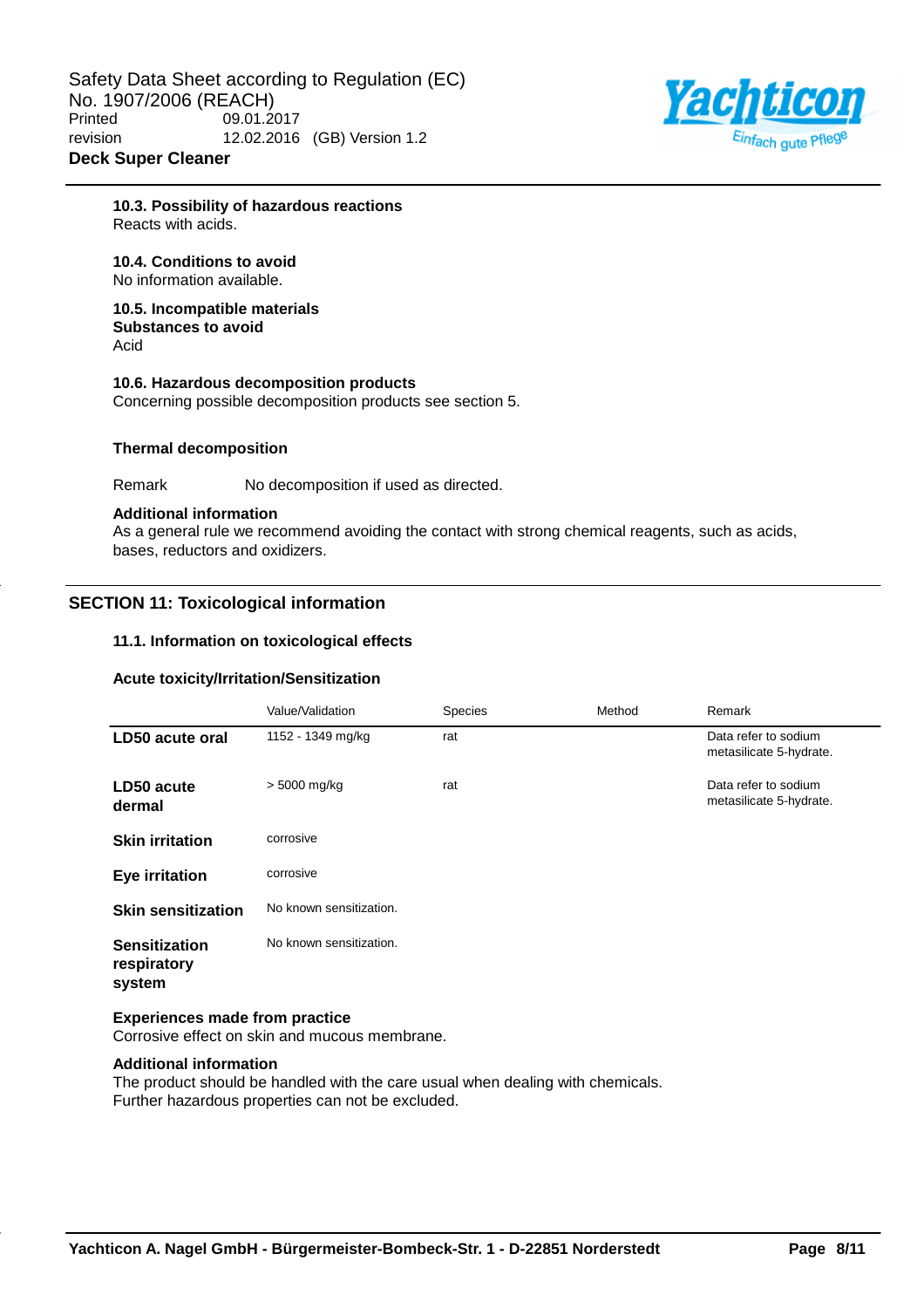

substances.

## **! SECTION 12: Ecological information**

#### **12.1. Toxicity**

|  | <b>Ecotoxicological effects</b> |
|--|---------------------------------|
|  |                                 |

|                                    | EUULUXIUUUUJIUAI BIIBULS<br>Value                       | <b>Species</b>     | Method | Validation                                                                         |
|------------------------------------|---------------------------------------------------------|--------------------|--------|------------------------------------------------------------------------------------|
| <b>Fish</b>                        | LC50 ca. 210 mg/l (96 h)                                | zebra fish         |        | Data refer to sodium<br>metasilicate 5-hydrate.                                    |
| Daphnia                            | EC50 1700 mg/l (48 h)                                   | Daphnia magna      |        | Data refer to sodium<br>metasilicate 5-hydrate.                                    |
| <b>Bacteria</b>                    | $EC0 > 10000$ mg/l (48 h)                               |                    |        | Data refer to sodium<br>metasilicate 5-hydrate in<br>35% aqueous solution.         |
|                                    | 12.2. Persistence and degradability<br>Elimination rate | Method of analysis | Method | Validation                                                                         |
| <b>Biological</b><br>degradability |                                                         |                    |        | The methods for determining<br>biodegradability are not<br>applicable to inorganic |

#### **12.3. Bioaccumulative potential**

No information available.

#### **12.4. Mobility in soil**

No information available.

#### **12.5. Results of PBT and vPvB assessment**

The substances in the mixture do not meet the PBT/vPvB criteria according to REACH, annex XIII.

#### **12.6. Other adverse effects**

Harmful effect in the water possible by shifting of the pH value.

#### **General regulation**

Do not allow uncontrolled leakage of product into the environment.

## **SECTION 13: Disposal considerations**

## **13.1. Waste treatment methods**

#### **Recommendations for the product**

There are no harmonised regulations on the disposal of chemicals in the member states of the EU. In Germany the Recycling and Waste Management Act (KrWG) stipulates recycling as a requirement. This means that a distinction must be made between "wastes for recycling" and "wastes for disposal". Particular aspects - in the main concerning delivery - are also governed by the Laender.

#### **Recommendations for packaging**

Uncontaminated packaging may be taken for recycling. Uncontaminated packaging may be treated as household waste. Disposal according to official regulations.

#### **Recommended cleansing agent**

water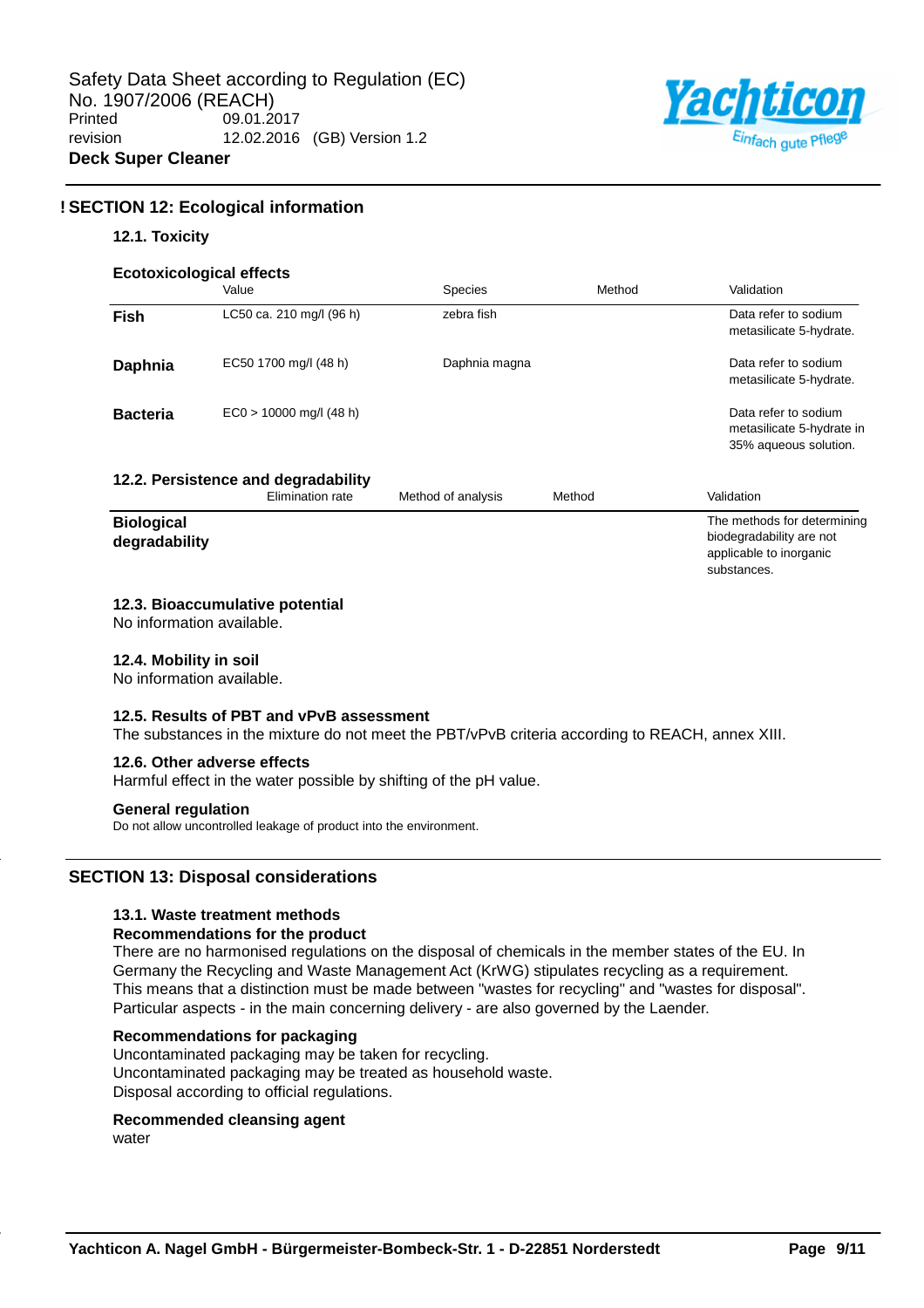

## **General information**

Allocation of the waste number has to be done according to the EWC directive industry- and processspecific.

## **SECTION 14: Transport information**

|                                       | <b>ADR/RID</b>              | <b>IMDG</b>             | <b>IATA-DGR</b>         |
|---------------------------------------|-----------------------------|-------------------------|-------------------------|
| 14.1. UN number                       | 1759                        | 1759                    | 1759                    |
| 14.2. UN proper shipping<br>name      | CORROSIVE SOLID, N.<br>O.S. | CORROSIVE SOLID, N.O.S. | Corrosive solid, n.o.s. |
| 14.3. Transport hazard<br>class(es)   | 8                           | 8                       | 8                       |
| 14.4. Packing group                   | Ш                           | Ш                       | Ш                       |
| <b>14.5. Environmental</b><br>hazards | No.                         | No.                     | No.                     |

## **14.6. Special precautions for user**

No information available.

**14.7. Transport in bulk according to Annex II of MARPOL 73/78 and the IBC Code** No information available.

## **Land and inland navigation transport ADR/RID**

Hazard label(s) 8 tunnel restriction code E Classification code C10

## **SECTION 15: Regulatory information**

#### **15.1. Safety, health and environmental regulations/legislation specific for the substance or mixture**

**National regulations**

**Water hazard class** 1 following VwVwS

slightly hazardous to water

## **15.2. Chemical Safety Assessment**

No information available.

## **SECTION 16: Other information**

#### **Training advice**

See the technical data sheet for more information.

#### **Recommended uses and restrictions**

National and local regulations concerning chemicals shall be observed.

#### **Further information**

The national special regulations have to be implemented by each user their own responsibility!